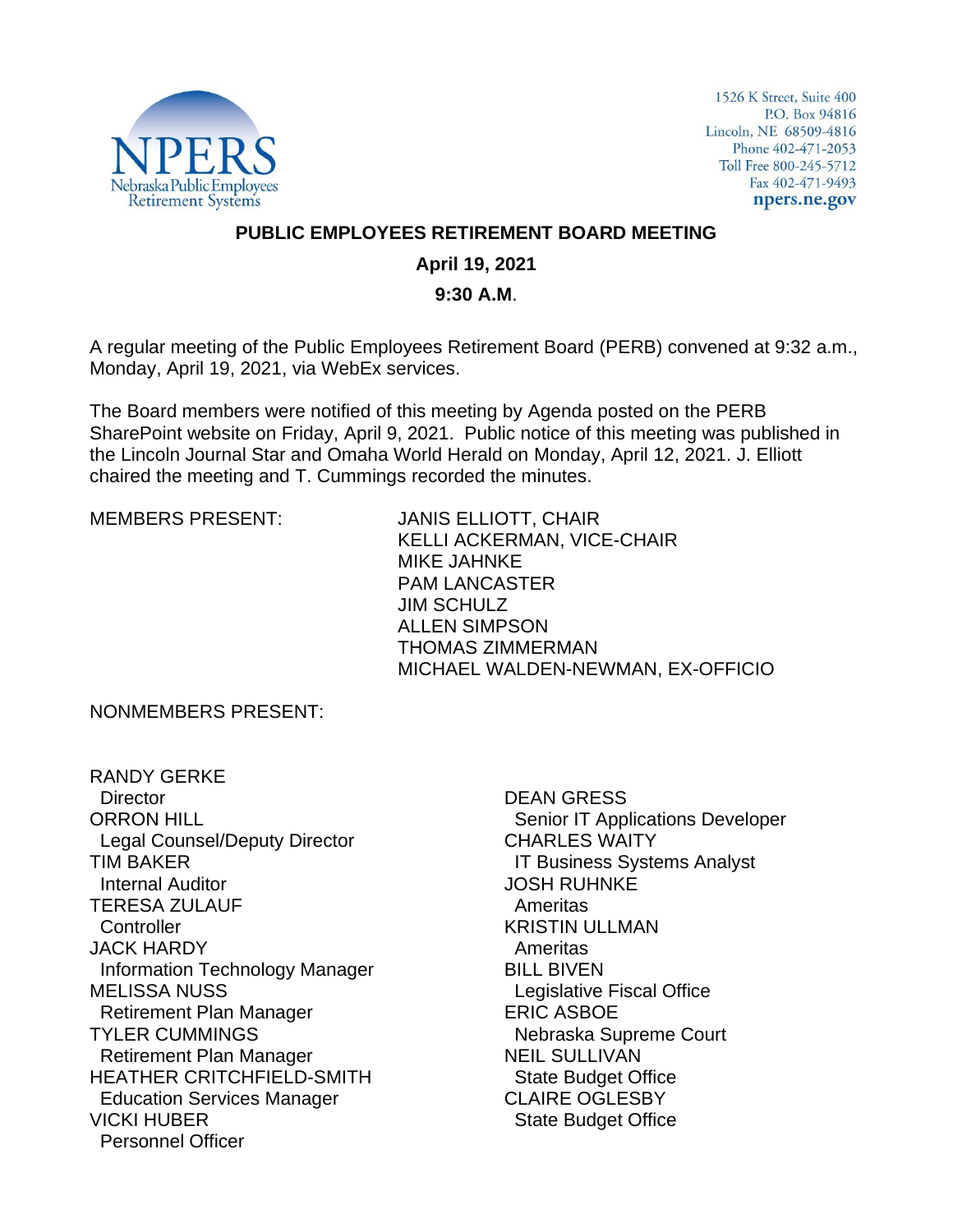Public Employees Retirement Board Meeting April 19, 2021 Page 2

**Agenda Item 1**: J. Elliott stated this meeting will follow the Nebraska Open Meetings Act and a copy of the Act is provided electronically, via a link on the final agenda posted on the Nebraska Public Employees Retirement Systems' (NPERS) website, and on the Attorney General's website.

**Agenda Items 2 and 3 – Meeting Called to Order:** J. Elliott called the April 19, 2021, Board Meeting to order at 9:32 a.m. Present at meeting: J. Elliott, K. Ackerman, M. Jahnke, P. Lancaster, J. Schulz, A. Simpson, T. Zimmerman, and M. Walden-Newman. Absent: None.

**Agenda Item 4 – Approval of Minutes:** P. Lancaster moved for approval of the minutes of the March 15, 2021, Board Meeting. Motion was seconded by K. Ackerman. Members voted as follows: For: J. Elliott, K. Ackerman, M. Jahnke, P. Lancaster, J. Schulz, and A. Simpson. Abstain: T. Zimmerman. Against: None. Motion carried.

**Agenda Item 5 – Approval of Budget Status Report & March Retirement Report:**  M. Jahnke moved to approve the Budget Status Report and the March 2021 Retirement Report. Motion was seconded by P. Lancaster. Members voted as follows: For: J. Elliott, K. Ackerman, M. Jahnke, P. Lancaster, J. Schulz, A. Simpson, and T. Zimmerman. Against: None. Motion carried.

**Agenda Item 6 – Public Comments or Correspondence from Citizens:** There were no public comments or correspondence from citizens with business not scheduled on the agenda.

**Agenda Item 7 – Legal and Legislative Update**: O. Hill gave the Legal and Legislative Update.

- LB 17 is on select file with two amendments: AM 929 and AM 978. AM 929 provides additional guidance on the annual 5% of compensation contribution to the Judges plan. This amendment makes it clear the actuary cannot make a recommendation to increase the contribution to greater than 5%. AM 929 and AM 978 also removes the increase in court fees for criminal proceedings and traffic violations. LB 17 still includes the change to the 25-year amortization periods for the School, Judges, and Patrol plans.
- LB 147 was advanced by the committee with AM 926. AM 926 incorporates provisions from LB 145, 146, 582, and AM 229 to LB 582 and AM 295 to LB 147. Five senators have added their name to the bill.
- LB 209 was advanced by the committee with AM 880. AM 880 does not require the PERB or NPERS to adapt our deferred compensation plan (DCP) to include a Roth program.
- LB 83 was passed on Final Reading and presented to the Governor. This bill allows for virtual meetings under the Open Meetings Act.
- LB 379 and LB 380, which relate to appropriations and budget, was advanced to Final Reading.
- LB 386, which relates to Judges' salaries, was advanced to Final Reading.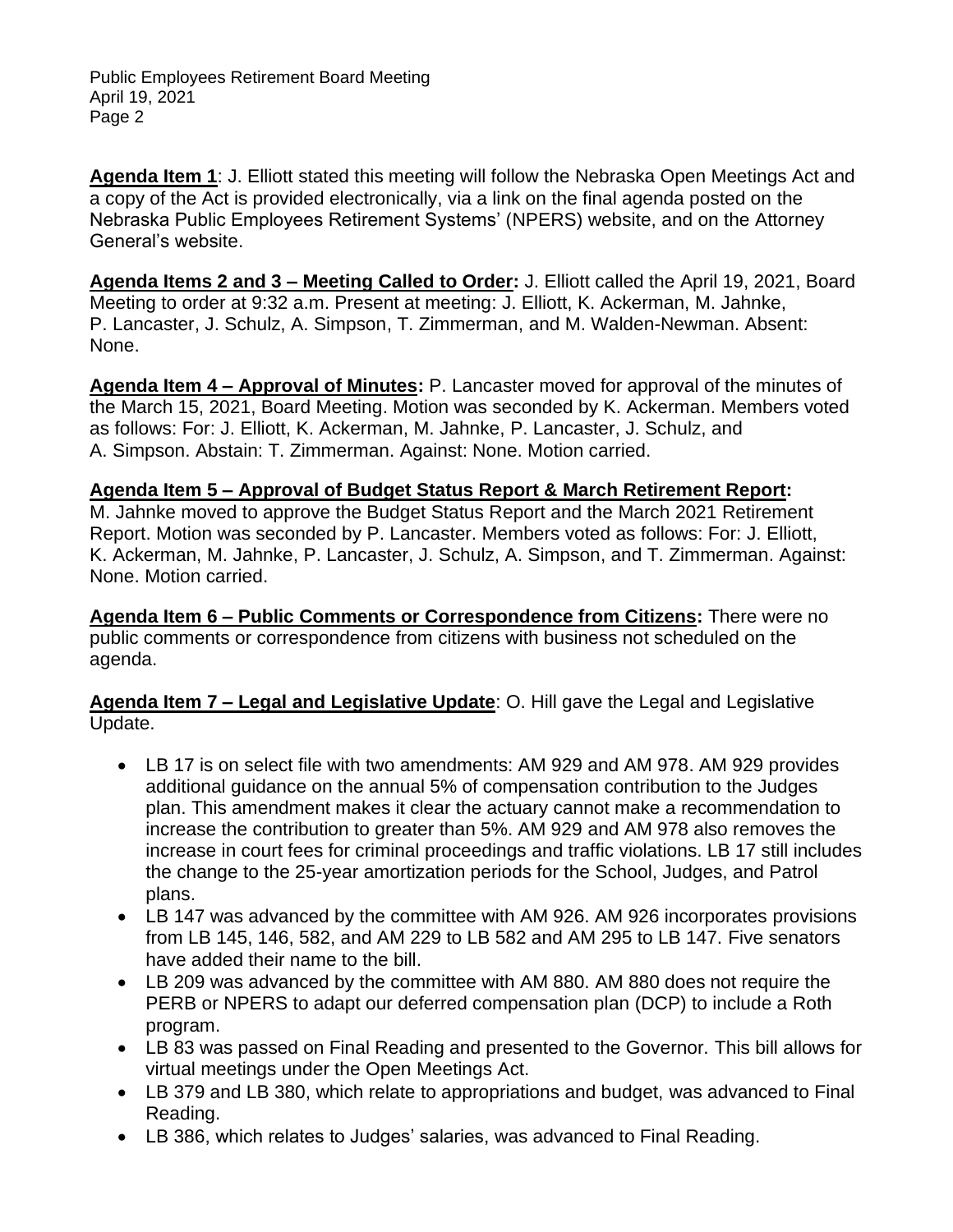Public Employees Retirement Board Meeting April 19, 2021 Page 3

• LB 666, which provides for payment of claims against the state, was advanced to Final Reading.

J. Schulz moved to approve the Legal and Legislative Update. Motion was seconded by A. Simpson. Members voted as follows: For: J. Elliott, K. Ackerman, M. Jahnke, P. Lancaster,

J. Schulz, A. Simpson, and T. Zimmerman. Against: None. Motion carried.

# **Agenda Item 8 – Director's Report**: R. Gerke provided the Director's Report.

- The Annual Report to the Legislature was provided to the Retirement Committee on April 8, 2021.
- The confirmation of Pam Lancaster and Judge Thomas Zimmerman to the PERB was passed by the Legislature on April 15, 2021.
- The factors used for Omaha Public School (OPS) service annuities were reported incorrectly since 2017. OPS is owed around \$783,000 and will be paid using money in the service annuity fund. The monthly benefits paid out to the OSERS members were the correct amounts. This error was brought to NPERS' attention by Cavanaugh Macdonald. It was determined NPERS should be using its own Experience Study to determine the factors for calculating the Omaha service annuity.
- The School in-person seminars are starting this week. It has been difficult to find venues due to the COVID-19 pandemic and three seminars have already been moved.
- Education Services has also conducted several seminars for State, County, and DCP members. These seminars had over 1,000 attendees. The Department of Administrative Services (DAS) panel, which covered the State retirement plan, had 371 attendees. Education Services would like to conduct these seminars and webinars year-round.
- The Internal Auditing department will host an internal auditing session for the Nebraska Association of School Business Officials (NASBO) conference.
- The State and County audit will start on April 26, 2021, and will be conducted remotely.
- Nancy Reimers, with Ameritas, retired on April 16, 2021.
- The actuarial valuations will be provided next month.
- All full-time permanent positions have been filled. The only position open is an SOS Receptionist position.
- A short video of NPERS' new hires was presented.

K. Ackerman moved to approve the Director's Report. Motion was seconded by P. Lancaster. Members voted as follows: For: J. Elliott, K. Ackerman, M. Jahnke, P. Lancaster, J. Schulz, A. Simpson, and T. Zimmerman. Against: None. Motion carried.

## **Agenda Item 9 – Board Committee Reports**: There were none.

**Agenda Item 10 – Board Education/Travel Requests:** There were none.